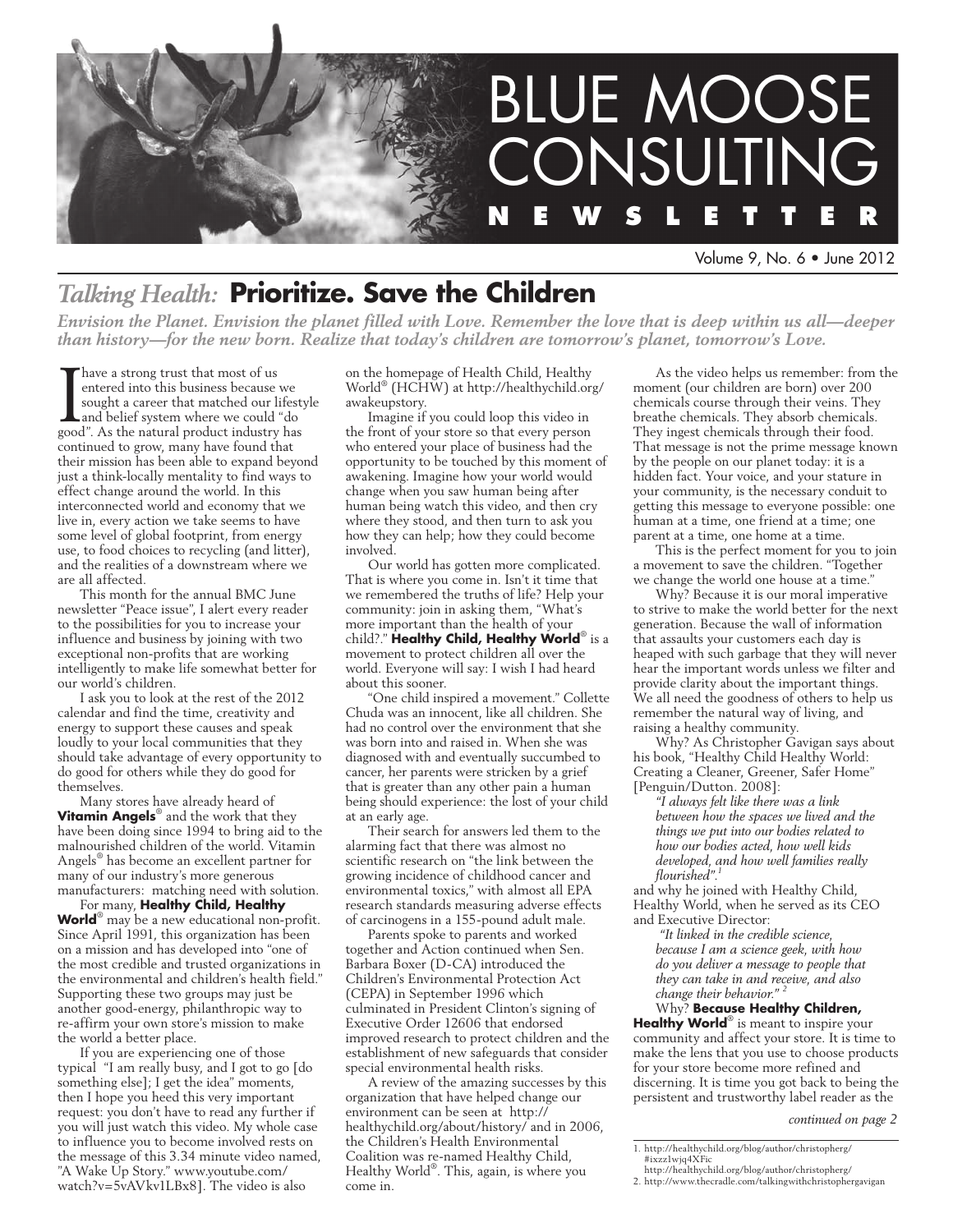#### **Prioritize** *continued from page 1*

buyer; and that you use this summer to purge your store of items that do not meet the criteria you know your community needs and should expect. It is time to expurgate those items which should never have gotten past your stern eye as the arbiter of natural products for your community!

How? Become the voice of human decency in speaking up for the children, the newly born, and the innocent—who cannot decide their own environment and depend upon us to raise them in a healthful way.

How? Join **Healthy Child, Healthy World**® and become involved. Use the video link and place it in prime real estate, so that it becomes the talk of your store. Promote the book (above) and link it to all the products for babies and children that you carry in promotions and deals. Make available any literature that carries a similar message and make your store's voice be consistently heard on the issue.

Use the tools available. The mission of HCHW is to get the message to the far ends of the world, and to your next customer. So, by any means necessary. Accept the starpower associated with the organization: to reach the mainstream that needs that motivation—mention the all-star cast of support: Meryl Streep, First Lady Michelle Obama, Sheryl Crow, Olivia Newton-John, Tobey Maguire, Kate Hudson, Jenna Elfman, Nell Newman, Erin Brockovich, Gwyneth Paltrow and Keri Russell, among others. This is a nice team to join! Start your own wall-ofsupport, and announce the locals who have joined with you in this mission! Link to your website and incite action through Facebook and Twitter.

Work with HCHW partners, Earth Friendly products, Organic Valley farmer's coops, Seventh Generation, Stonyfield Farms, and Nordic Naturals.

Host a party, at your store and at your home. HCHW has a challenge where they are trying to achieve 12,000 Healthy Child Education parties in 2012 (in June, they are at 4,800 parties hosted). How? Go to and order a Healthy Child Party Kit (for a \$25 taxdeductible donation) which will provide \$300 worth of natural products to make it happen). You would need to promise to invite 15 friends and family to view the DVD, distribute the samples and discuss the Healthy Child's 5 Easy Steps message. Then you ask everyone to take the message and share it with more friends. Exciting!

When was the last time your store had a party? Has your store ever had a parents and children party? One weekday this summer, roll out the red carpet and show you know how to have fun. The following week, have an evening fundraiser in your store for parents only (make sure you know all your local tax laws). Invite the entire local library crew, and every local school, and your local elected officials and of course the local papers. Let them know that your store is all about Healthy Child, Healthy World® and why; and that you intend to stay that way! [www. healthychild.org/get-involved/healthy\_home\_ parties/]

#### **It's Happening**

**Wind Power**

As of 2010 the largest wind farm in the world was the Roscoe Wind Farm in Texas , which produces 781.5 megawatts. By comparison, a typical new coal-fired generating plant averages about 550 megawatts.

#### **Solar Power**

Solar power in the United States is an area of considerable activity and there are many utility-scale solar power plants. The largest solar power installation in the world is the Solar Energy Generating Systems facility in California, which has a total capacity of 354 megawatts (MW).

Nevada Solar One is a solar thermal plant with a 64 MW generating capacity, located near Boulder City, Nevada. The Copper Mountain Solar Facility is a 48 MW photovoltaic solar power facility in Boulder City. The 32 MW Long Island Solar Farm in Upton, New York is the largest photovoltaic array in the eastern U.S. The DeSoto Next Generation Solar Energy Center is a 25 MW photovoltaic solar power facility in DeSoto County, Florida.

The Desert Sunlight Solar Farm is a 550 MW solar power plant under construction in Riverside County, California , that will use thin-film solar photovoltaic modules. The Topaz Solar Farm is a 550 MW potovoltaic power plant, being built in San Luis Obispo County, California. The Blythe Solar Power Project is a 500 MW photovoltaic power station under construction in Riverside County, California. The Ivanpah Solar Power Facility is a 392 MW solar thermal power facility which is under construction in south-eastern California The Solana Generating Station is a 280 MW solar power plant which is under construction about 70 miles southwest of Phoenix, Arizona. The Agua Caliente Solar Project is a 290 megawatt photovoltaic solar generating facility being built in Yuma County, Arizona. The California Valley Solar Ranch (CVSR) is a 250 megawatt (MW) solar photovoltaic power plant, which is being built by SunPower in the Carrizo Plain, northeast of California Valley.

There are plans to build many other large solar plants in the United States.

Then, keep the message going into the Fall when school starts again: momentum moving to community movement.

Look at the topics of their most recent postings: can you carry these messages to your local community? "Making Green Living Fun; How To Make Playgrounds and Sandboxes Safer; Laundry: Being Green While Getting Clean!; PVC: Unhealthy for Our Children's Health and Schools; Are Fragrance-Free Products Safer?; Do Food Dyes Warrant A Warning Label?; Tips for a Healthy Home Renovation; Natural Alternatives to Toxic Air Fresheners"

Participate, discuss, educate. Time for a weekly forum in your store on any of these issues?

Finally, translate passion into sales. Remember that your store is the home-place for all the cleanest products possible. If your environmental cleaning section is faltering, this is the way to rejuvenate it. Natural bodycare? You should have the cleanest stuff in town! Organic foods: our language. Natural supplements: your whole store is built with this movement in mind. Your store is the local community resource that HCHW needs to partner with!

While HCHW is designed to take the message mainstream, that does not preclude you from being both harbinger and leader. Too often, we stand by and let the message roll right past our doors. If Susan G. Komen® can become a nationally-identified fundraiser for modern cancer research (with their corporate sponsorships of 3M. the MLB, Bank of America, American Airlines, REMAX, Walgreens, General Mills, GE, Ford and Lowes, etc.), then we can take the more practical route of educating all those runners to clean their own houses, and garages and lawns and be proactive at home: this is the natural way to health. HCHW is the message that the deafening mainstream is missing; and it starts with the children. [Revolutionary!]

Can your sign of support be too big? Healthy Child, Health World.

HCHW Mission: "We ignite the movement that empowers parents to protect children from harmful chemicals".

Know More. Worry Less. Live Better This year, **Nordic Naturals**® has chosen Healthy Child, Health World® as their 2012 Cause Partner.

Once again, Nordic Naturals® shows superlative leadership by example.

At the heart of this dynamic partnership is the desire to empower parents to make lifestyle choices that will ensure their children's healthy growth in an environment that allows them to thrive and flourish.

"For us, the relationship makes great sense," said Keri Marshall, Chief Medical Officer of Nordic Naturals®. "We are committed to delivering the world's safest, most effective omega oils, in part so that parents can provide their children with this essential omega nutrition with confidence. In recognizing the core values we share with Healthy Child Healthy World, we are excited about working together to better convey the message of proactively nurturing sound health and vitality in our children."

For Healthy Child Healthy World® (Healthy Child), the alliance has keen synergy. According to Rachel Lincoln Sarnoff, Executive Director and CEO of Healthy Child, "Much like Nordic Naturals and the care they take to provide a pure product that is backed by the latest science and research, Healthy Child translates the science around environmental contaminants and empowers parents to create healthy environments where families can flourish."

Ask your BMC rep about the upcoming Nordic Naturals® initiative, "Grow, Thrive, Flourish." Nordic is sponsoring a webinar this Friday, June 29th, 12 noon EST to announce

*continued on page 6*

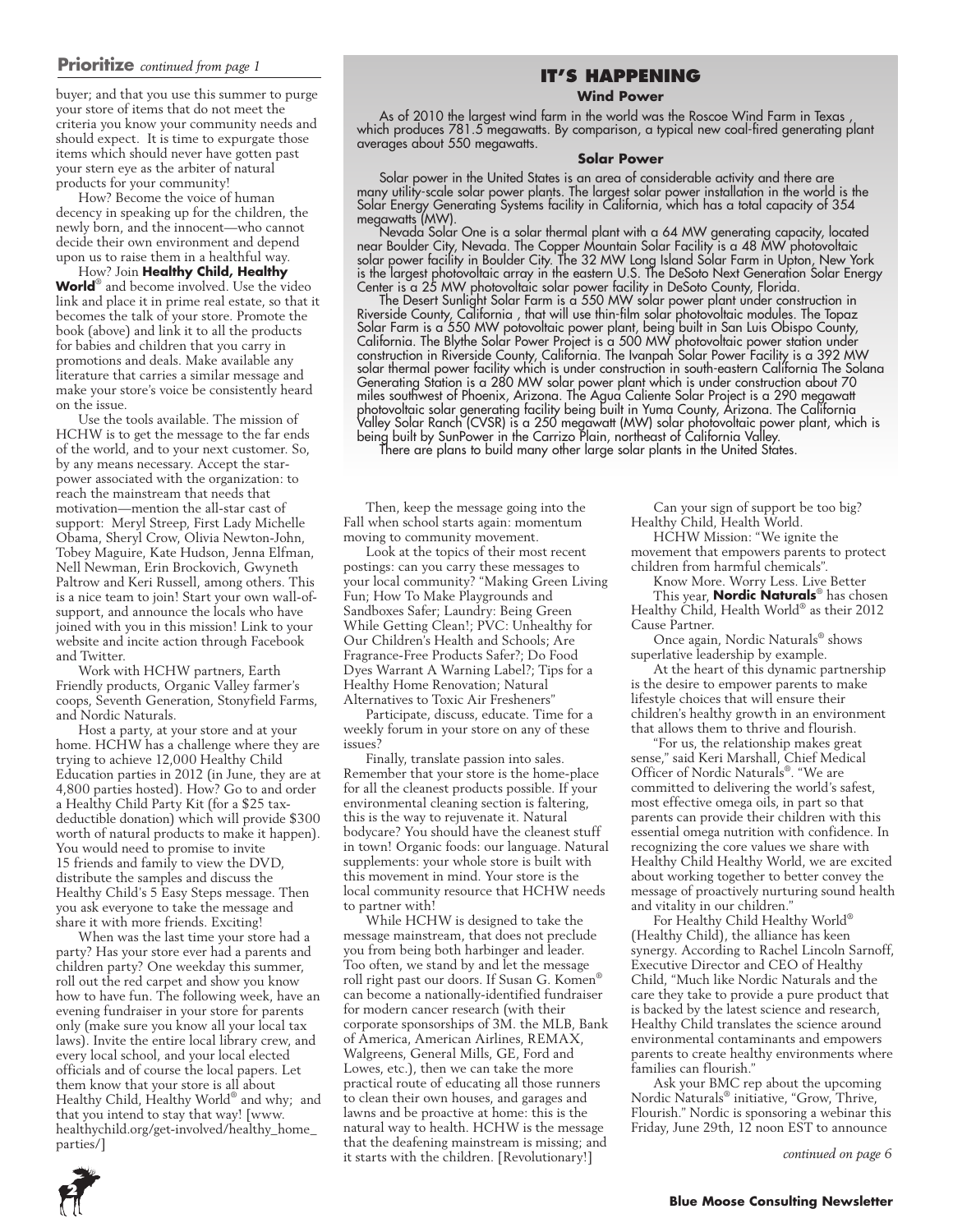

From Nordic Naturals® *Committed To Delivering The World's Safest, Most Effective Omega Oils™*

#### ~~~~~~~~~~~~~~~~~ **June Monthly Specials "Omega-3 Essentials" 20% OFF**

1760 Omega-3, 60ct<br>3760 Omega-3, 180ct 12760 Omega-3, Pet™ 90ct 3760 Omega-3, 180ct 50502 Omega-3, Pet™ 90ct 51502 Omega-3 Pet™, 180ct 50505 Omega-3 Pet™, 2oz 50504 Omega-3 Pet™, 8oz 50506 Omega-3 Pet™, 16oz

#### ~~~~~~~~~~~~~~~~~~~~~~~~~~ **June "Hip Pocket" deals\* 20% OFF** *(Must be asked for when placing orders)*

2774 Complete Omega 3.6.9, 16oz 2778 Complete Omega 3.6.9w/D, 120ct 58781 Arctic D CLO Lemon, 16oz 54783 Arctic D CLO Orange, 8oz 1776 Omega 3.6.9 Jr, 4oz 1797 Ultimate Omega Fish Gels, 60ct 1600 Vitamin D3, 120ct

*\*Please make sure to specify these discounts when ordering. They will not be given automatically.*

Not represented by BMC in NJ, SC

# • MenoCare**®** 120 Vcaps

• MenstriCare**®** 60 Vcaps

- ProstaCare**®** 120 + 240 Vcaps
- VigorCare**®** for Men 60 Vcaps
- VigorCare for Women**®** 60 Vcaps
	- Ashwagandha 60 caplets
		-
		- Ginger 60 caplets
		- Gokshura 60 caplets
- Shatavari 60 caplets ~~~~~~~~~~~~~~~~~~~~~~~~~~~~~~~~

#### **Botanique by Himalaya® Personal Care**

- Revitalizing Hand & Body Lotion 6.76 oz
- Intensive Moisturizing FootCare Cream 3.53 oz • Neem & Turmeric Cleansing Bar
	- Lavender & Rosemary Cleansing Bar
- Soothing Lotus Flower LipCare (24 unit display) • Rejuvenating Body & Massage Oil 6.8 oz
	- Stress-free Body & Massage Oil 6.8 oz
- U-Knead-it Balm (for soothing muscles) 1.76 oz
- i.e.balm (inhale~exhale\* breathe easier) 1.76 oz
	- Neem & Pomegranate Toothpaste 5.29 oz

#### *Every product on sale is Gluten-free!*

\* through June 29



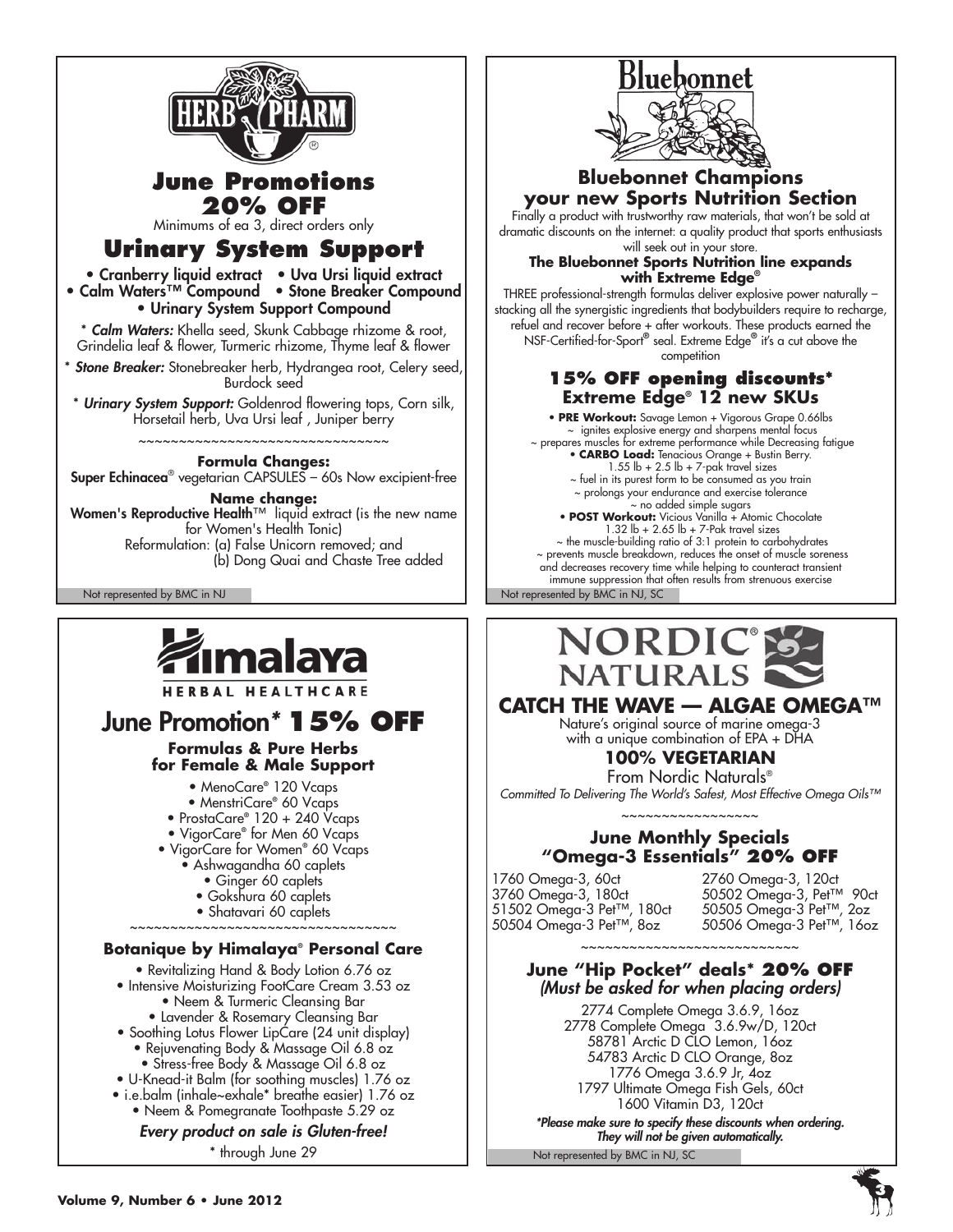**Juvo Original** 21.01 oz 60 ingredients incl. raw whole grains, vegetables, sea vegetables, + fruits Meal replacement USDA-Certified Organic by QAI

**Raw SuperFood** 12.7 oz 48 raw ingredients USDA-Certified Organic by QAI

**JuvoSlim** 21.01 oz a natural raw meal with over 50 ingredients a raw food meal to encourage a weight loss diet

**Juvo Green Protein** 16.9oz 33 ingredients for a plantbased complete protein, made exclusively from Certified Organic & Kosher ingredients



# *June Promotion* **Olbas Inhalers \$38.56/Dozen**

Free Shipping No minimum Retail Value: \$71.40 direct orders only

# **Perfect for Allergy Season!**

*The Power to Breathe, Naturally!!*



#### *SUMMER RELIEF Stock up now* **15% OFF 24 items mix & match**  $4$  oz  $+8$  oz **SKIN Gel**

~Aloe Life® Unscented Skin Gel is 99% ORGANIC. Made from fresh Certified Organic Whole Leaf Aloe Vera Juice. Aloe Life Skin Gel is thickened naturally with seaweed. The Skin Gel formula contains 1% skin nutrients of Vitamin E, A & C, combined with herbal extracts of Azulene from Chamomile + Allantoin from Comfrey. The therapeutic value of Aloe Life® Skin Gel is unmatched by any other topical Aloe Vera today

*~~~~~~~~~~~~~~~~*

**Body Heat fans!**<br>Please note that the Body Heat Vanilla Rub [8oz + 4oz] will be out-of-stock for a short period of time. The Body Heat Original Scent [6oz] is still available. This may be a perfect opportunity to introduce this formula if your store does not carry it: same quality active ingredients, just without the vanilla extract. Incredibly effective , with Organic whole leaf aloe vera; menthol; extracts of arnica, horse chestnut and white nettle, and MSM.

**For new stores: 10% 'New SKU discount' and a free tester bottle for the shelf.**

wellinhand **ACTION REMEDIES Topically Applied Herbal Answers** *June Promotions* **10% OFF Bug-A-Boo!™ Repellent** Vanilla-Rosemary, 6 fl. oz. family-size scares bugs naturally Suitable for sensitive skin, this light formula is certified-vegan and cruelty-free

#### **Pain Rescue® Cool**  $2 \text{ fl} \text{ oz}$

fast-acting, non-addictive, completely natural alternative to synthetic commercial pain relievers.

*PAIN RESCUE***®**  *Cool for acute pain*. 100% Vegan & Natural since 1994

# **ODr.** Ohhira's Probiotics

**The Natural Products Association Marketplace**

> *Show Specials:* **5% Discount**

**for 12 Items Mix/Match 10% Discount** 

**for 24 Items Mix/Match**

**15% Discount for 36 Items Mix/Match**

**All Orders receive free shipping!** *Buy-in dates June11-25 Request the special order form from your BMC Rep*

Orders of 36 units or more will receive one complimentary copy of: *Boost Your Health with Bacteria*, by Fred Pescatore, M.D. & Karolyn A Gazella.

Book signings at Natural Marketplace, Las Vegas, Booth 204

Fri 1 PM: Suzy Cohen, RPh, author of 'Drug Muggers'

Fri 3 PM: Martie Whittekin, CCN, author of 'Natural Alternatives to Nexium, Maalox, Tagamet, Prilosec, and other Acid Blockers'

> Sat 1 PM: Kat James, author of 'Truth about Beauty.'AVA



*Finest Quality Hair, Body and Skincare Accessories*

# **STOCKUP in June**

New Bass Brushes Price list effective July 1

the largest & oldest comb brush and body tool manufacturer, importer & distributor in the natural channel since 1979

www.BASSBRUSHESNET www.THEHAIRDOCCOMPANY.COM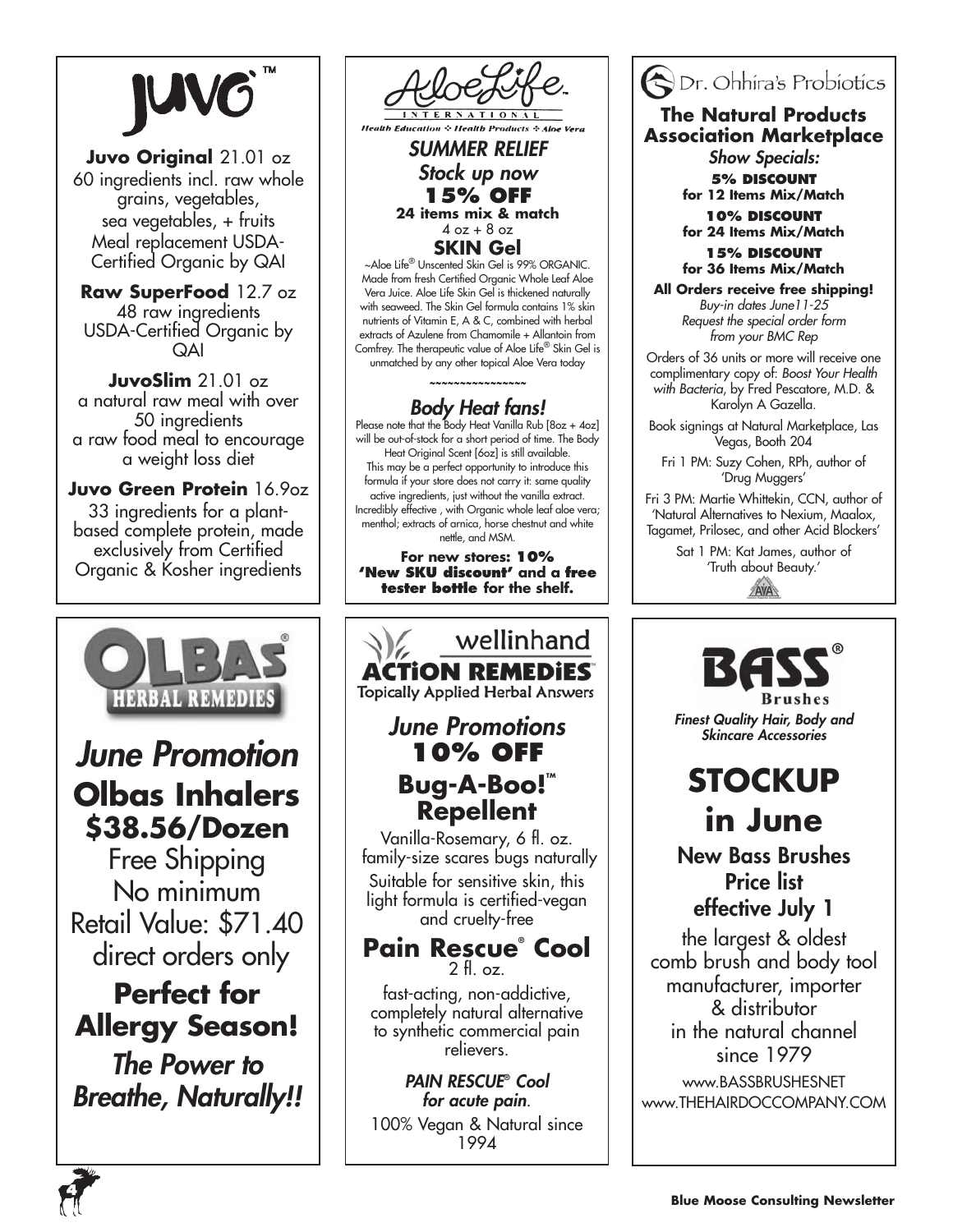

## **Help Dad GO Natural for Father's Day**

Surya Sapien Value Set Shaving Kit Organic Skin Care for Men Gift-set from the Amazon Rainforest

#### **great way to save: package is 25% Off Invoice (OI)**

*Gain the Eco Cert Organic customer with this great package*

~ Shave Cream with Cupuacu and Macadamia Nut Butter

~ After Shave Cream

~ Facial Scrub

\* Hypoallergenic and Dermatologically-**Tested** 

\$17.99/\$29.99

*Buy in dates until 06/20*

 $\frac{1}{2}$ 

SURYA<sup>2</sup> Brasil

# immune **HEALTH BASICS**

CLINICALLY PROVEN IMMUNE SUPPORT

### **June Specials 15% off Wellmune WPG**®

250 mg/60 ct. Minimum purchase 8 bottles

#### ~~~~~~~~~~~~~~~ **Beta Glucan Skin Renewal Cream w/Aloe**  $2 \sigma$ **55% off**

wholesale in purchases of 6 jars ~~~~~~~~~~~~~~~~~

#### **The sports market is looking to your store for innovation and optimal health**

• "Daily supplements of the beta-glucan based ingredient Wellmune WGP may alter immune function after strenuous exercise, says a new study from the University of Houston."

• "New data published in the British Journal of Nutrition suggests that ten days of supplementation with Wellmune WGP may increase levels of total and pro-inflammatory white blood cells (monocytes) after exercise."

Below is the link and press release. "Beta Glucan ingredient may boost immune function for athletes' http://www.nutraingredients.com/Research/ Beta-glucan-ingredient-may-boost-immune-functionfor-athletes-Study/?utm\_source=newsletter\_daily&utm\_ medium=email&utm\_campaign=Newsletter%2BDaily&c= 7MOJ3hZfebHAVmEUPMh5NQ%3D%3D



*In Time for Summer June Promotion* **SPF CLIPS for the Price of NONCLIPS! (25% off)**

Lip balms with a clip: how cool is that?

Eco Lip cool lip balm with a recycled aluminum Eco Clip carabiner.

Don't lose your lip balm in your deep pockets again,

have it right at your fingertips. ~~~~~~~~~~~~~~~~~~~~~

*AND, more June sales* **10% OFF all other SPFs!**

# **MushroomScience®**

### *June Promotion*  **Chaga is picking up steam**

Mushroom Science's Chaga is Certified-Organic + extracted from wild-crafted mushrooms through a hot water/alcohol extraction process.

#### *Chaga extracts offer more than just powerful immune support.*

Chaga extracts are also a powerful anti-oxidant, with one of the highest ORAC scores of any "food" ever tested. Higher than green or black tea extracts. Chaga extracts also contains melanin compounds that help protect the skin and hair.

> **Chaga** 90 vegetarian capsules 400 mg each

 **3 ea 15% off 6 ea 20% off**

**12 ea 25% off**

*Setting the standard for quality in medicinal mushrooms since 1994*



**Nurturing Naturally Since 1987** 

# **JUNE SPECIALS 20% OFF**

in units of 6 per SKU

**Candida~Yeast (N016)**

Formulated for associated symptoms such as poor digestion, gas, bloating, fatigue, mental fogginess, itching + discharge.

#### **Eye Care (N041)**

Formulated for symptoms associated with eye conditions such as eye strain, itching, pressure, redness, styes, swelling, twitching and sensitivity

#### **Prostate (N022)**

Formulated for associated symptoms such as enlargement, discomfort, frequent, incomplete or difficult urination + sexual dysfunction.

#### *Newton for Pets* **Pets Doggy Breath (P023)**

Formulated for symptoms associated with improper diet, digestive imbalance and periodontal conditions resulting in offensive breath.

Not represented by BMC in NC, SC *Nurturing Naturally since 1987!*



## **First Aid Tips for Summer Sun**

Sunburn is an all-too common occurrence as the days get longer & warmer heading from spring to summer. Although aloe vera is excellent for post-exposure skin support, don't overlook silver as a powerful first aid treatment for sunburn and heat rash.

Alert your customers to avoid petrochemical (and other synthetic) first aid gels + ointments which tend to block normal healing processes in the body. *Argentum metallicum* (homeopathic silver) is readily indicated to bring relief and accelerate the innate healing responses of the body

For fast healing of minor cuts, scrapes, minor burns, bites, bruises, minor skin infections and more……. The perfect alternative to OTC conventional topical treatments

Sovereign Silver® First Aid Gel is the world's first homeopathic silver

*The Power of Silver Inside & Out* available in 1 oz + 2 oz glass pumpdispenser

Not represented by BMC in NC, SC, NJ, eastern PA

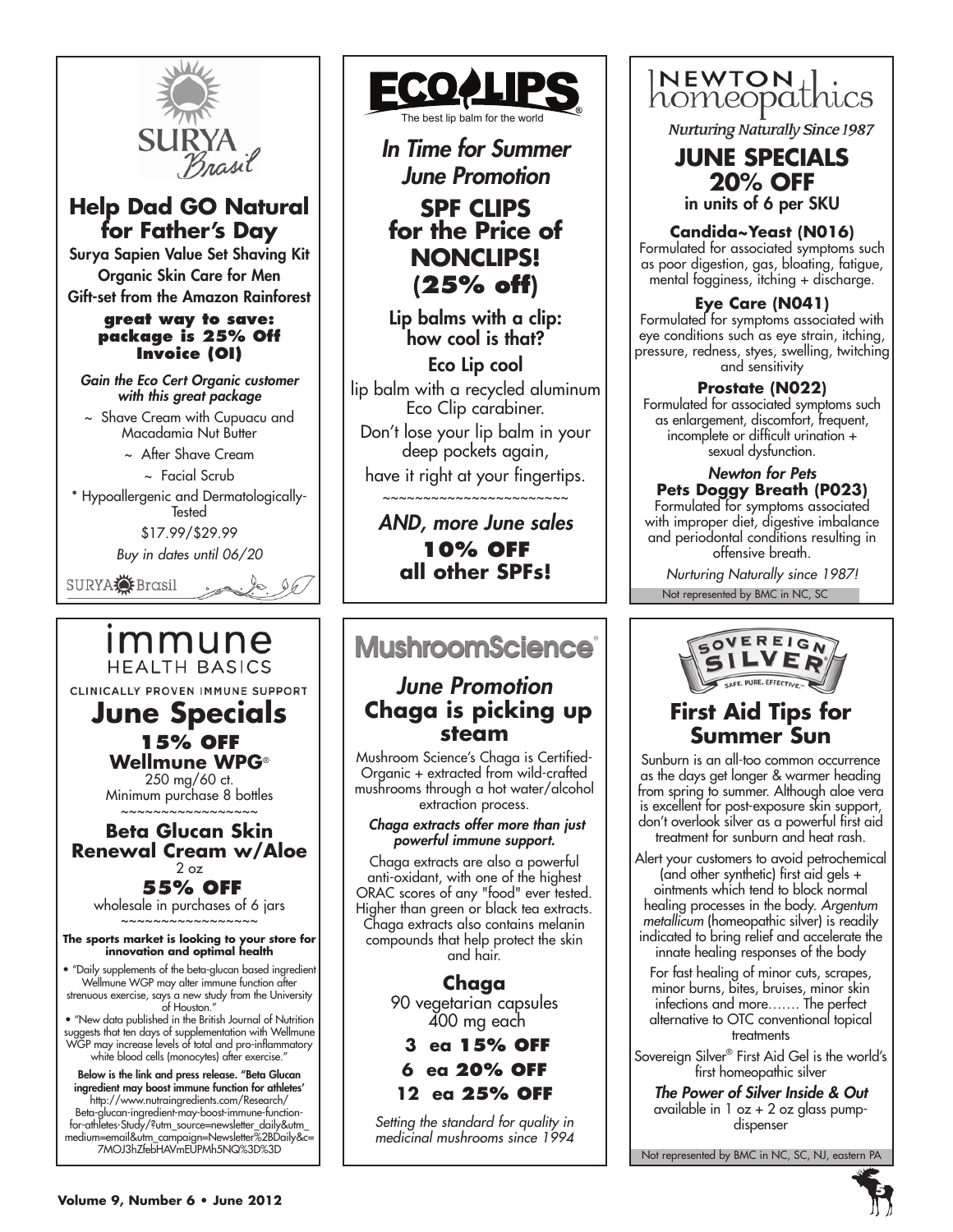

# *June Promotions* **the best organic sunscreen in America**

1. Buy a new display of Goddess Garden

# sunscreen: **20% OFF**

# *and/or*

2. Set up an endcap of Goddess Garden sunscreens with a company header card: **20% OFF**

# bodyceuticals

organic bodycare

# **SUMMER TREATS Calendula Pops**

 Two new Calendula Point of Purchase displays in time for summer Organic Rejuvenating Skin therapy

 ~ Calendula mini-body oils 18pack/ \$35.10

 ~ Calendula Lip Balms, for Organic Ultra-soothing Lip Therapy 12 pack/\$35.40

~~~~~~~~~~~~~~~~~~~

*June Promotion* **FREE Calendula Mini Oil with every Mini Oil POP display**

**FREE Calendula Lip balm with every Lip Balm POP display**



**6**

#### **Prioritize** *continued from page 2*

the details of their Back to School Promotion that will involve sales of their top-selling children's products. As part of the partnership, Nordic Naturals® will be donating \$1 off every bottle sold of selected products<sup>^^</sup> to Health Child, Healthy World® as they partner with HCHW to help parents make more informed decisions about their children's health and environment.

This "Grow, Thrive, Flourish," campaign is a natural extension of the very successful "What's Essential to You?" promo from earlier in 2012. By asking your customers, "What's Essential to You," you are asking them to think about what matters most to them. This is a moment for us all to reflect on our mission to give each generation what they need to grow healthy and strong, and makes this partnership with Healthy Child, Healthy World® so genuine and strategic.

Please mark your calendar to have someone attend—or your whole team—to learn of the potential, the available point-ofpurchase (POP) promotional materials, and how Healthy Child, Healthy World® is offering parents resources to protect their children from harmful chemicals.

This is your opportunity to take the lead in helping your community, so find the tools, make the space, speak with passion and influence the future.

 $\lambda$ <sup> $\land$ </sup> ask your BMC rep for details on the promotions and how to participate this year



Not represented by BMC in SC

http://healthychild.org/about/history/ https://www.facebook.com/ HealthyChild http://twitter.com/#!/healthy\_child http://healthychild.org/awakeupstory/ http://www.youtube.com/ watch?v=5vAVkv1LBx8 "A Wake-Up Story" in Spanish (which is very important!): http://www.youtube.com/watch?v=ysQ\_ e8Za7AM&list=UU1lTkq97LpFxIBuiiBrvDQ&index=2&feature=plcp

While Vitamin Angels® started around the same time, also in California, this philanthropic non-profit has already become a recognized leader in our industry for doing good in what we call the natural channel.

Vitamin Angels® (technically The Vitamin Angel Alliance, Inc. is a 501(c)3 taxexempt organization headquartered in Santa Barbara, California) whose mission is to mobilize and deploy private sector resources to advance availability, access and use of micronutrients, especially vitamin A, among at-risk populations in need. Much of their funding comes directly from the natural products industry which supports them through commodity donations and retail promotions. Vitamin Angels® has earned four consecutive 4-star ratings from Charity Navigator, America's premier charity evaluator. In addition, Charity Navigator named Vitamin Angels as one of the Top 10



*KNOW anyone traveling in the next 4 months?* **Natural Travel Size Kits** 2 oz sizes of Lotion; Shower Gel; Shampoo, and Conditioner

> 2 Kits ~ Lavender ~ Lemongrass & Sage

#### *Excellent for travel too:* the 2 oz **Defense Formula Hand Soap**

~ All Natural blend of Eucalyptus, Thyme, Tea Tree, and Wild Marjoram essential oils combined with coconut oil-based surfactants to cleanse + moisturize

~ No Parabens, Artificial Colors, Petroleum Products or Synthetic Fragrances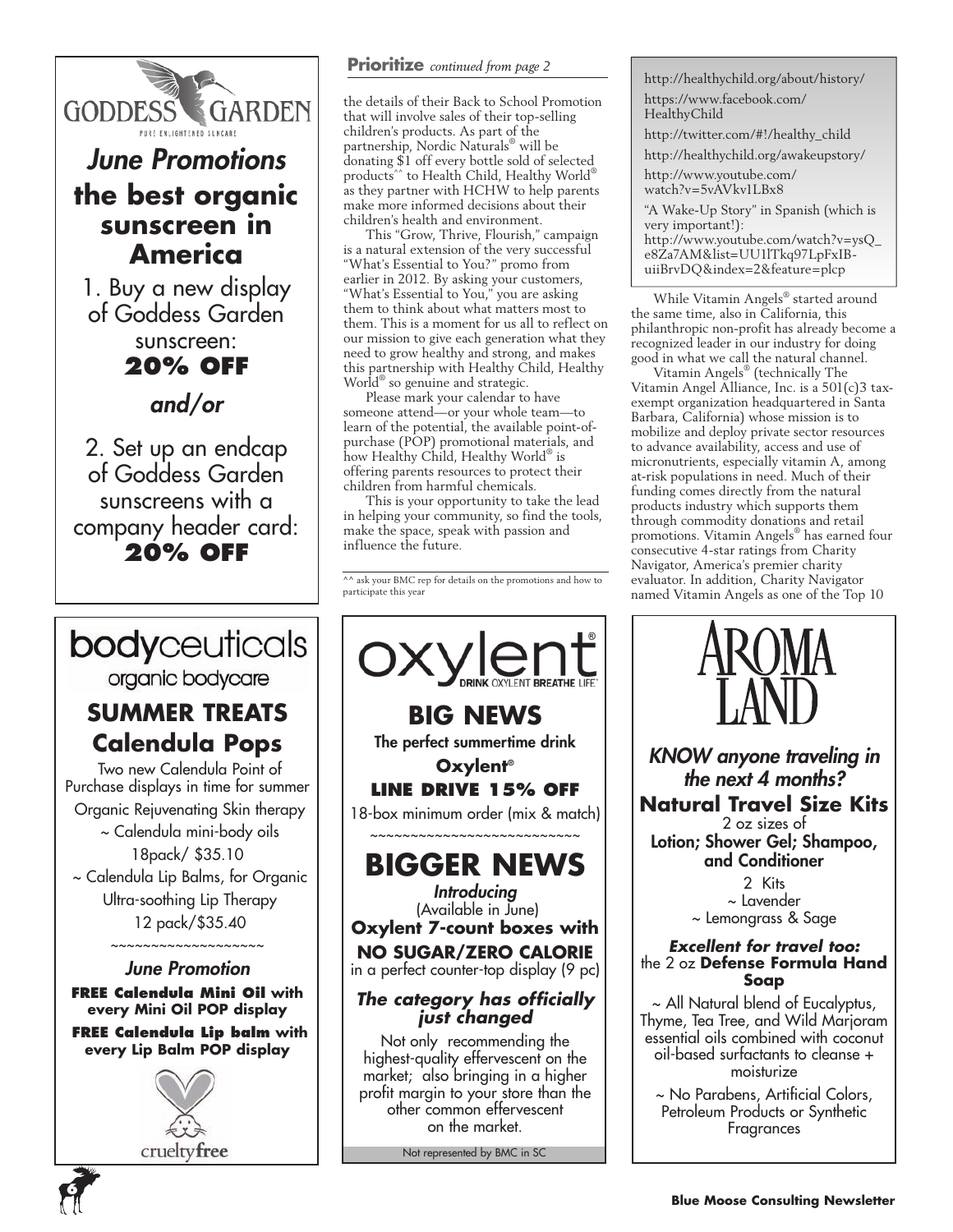Highly-Rated Charities Relying on Private Contributions in 2010.

As their website states, "Vitamin Angels reduces child mortality by connecting infants and children under five with essential nutrients. We help children attain good health and the opportunity to lead meaningful and productive lives.

Essential nutrients address chronic malnutrition and the resulting morbidity and mortality caused by vitamin deficiencies. By mobilizing public sector organizations, private sector resources and motivated individuals in partnership with Vitamin Angels, we strive to reach underserved children and mothers domestically and internationally.

In 2010, Vitamin Angels connected over 22,500,000 children in 43 countries, including the US, with the vital nutrients they need as a foundation for good health through our two programs, Operation 20/20 and Thrive to Five."

The facts are that 1 in 3 children worldwide is malnourished. Approximately 190 million children worldwide suffer from a Vitamin A deficiency and 670,000 under the age of five die due to lack of Vitamin A in their diets every year.

Children who are micronutrient deficient do not have the proper nutrition necessary to develop a proper immune system and bodily function, leaving them more susceptible to disease and overall mortality. Not only is helping children the moral obligation of every adult, addressing micronutrient deficiencies world-wide has important universal worldhealth consequences.

In 2008, the Copenhagen Consensus, a panel of world-class economists defined micronutrient supplementation for children as the #1 global priority when analyzing costeffective solutions to the world's ten biggest challenges. Their assessment was that with an investment of \$60 million of micronutrient supplementation yearly (of just Vitamins A + Zinc), public assistance could reach about 80% of the world's 140 million children who lack essential supplementation, which would in turn save about \$1 billion in future investment for what are actually avoidable health issues. So, \$1 spent now would save \$17 in later costs. [Iron-deficiency was considered the 4th most serious global challenge, and malnutrition accounted for 5 of the top 10 most critical challenges to our world in our lifetime. [http://www. copenhagenconsensus.com/Default.  $a$ spx?ID=953]

Vitamin Angels® quite simply has gotten involved in the action needed to resolve the problem. Many caring companies in our industry have donated in some form to Vitamin Angels® as have many of the BMC manufacturers. Contributors in 2012 to the Vitamin Angels include: **Himalaya Herbal Healthcare**® , Kaneka QH™ Ubiquinol, Martek BioSciences (life'sDHA™), and Lonza Group Ltd (l-carnitine and B3). **Bluebonnet Nutrition**® made a very large donation in 2011.

Vitamin Angels® works with private and corporate donations and with corporate sponsors. [They never use expired product!]

**Nordic Naturals**® has been a key supporter of Vitamin Angels for years.

In 2010, they became the first company to contribute to the Vitamin Angels "Thrive to Five" campaign by delivering Omega-3 fish oil supplementation, in a project supporting over 3,000 children in the Dominican Republic (with Children's DHA™).This year, they are planning additional donations associated with sales promotions that will actively get the Vitamin Angels® mission known to the consumer.

Vitamin Angels® has focused their mission on two important programs: Operation 20/20™ and Thrive to Five™

Operation 20/20™: An estimated 190 million children under five suffer from vitamin A deficiency (VAD) worldwide. A simple, cost-effective vitamin A capsule every six months can reduce under-five child mortality in at-risk populations by about 24%. So far, 810,000 children have been reached in 2012 with approximately 24 million children reached in 2011.

Thrive to Five™: a domestic and global multivitamin campaign that distributes essential micronutrients to children under five and pregnant and lactating women who live in settings where under-nutrition and malnutrition are known to be prevalent, including in the U.S. Thrive to Five gives children under five the vital first step they need to excel physically and cognitively, rather than simply survive their key developmental years. 34,608 children have been reached in 2012 so far, and in 2011 approximately 400,000 children and mothers were supported with multivitamins.

To experience what Vitamin Angels® is offering to communities around the world, read the blog of Brittany Andrew's journey with Vitamin Angels® to Peru earlier this year: http://www.vitaminangels.org/blogs/ new-perspective-peru.

Any time that a manufacturer in our industry offers you the opportunity to partner with them in supporting Vitamin Angels® , your store should take the opportunity and

make the promotion work. The mission is just too serious and important not to receive your full support. If you would like to make your store a permanent supporter of the Vitamin Angel® mission, go to their website and purchase their Point of Purchase Promotion Retailer kit for \$30. With posters, register displays and tear sheets that allow the consumer to add a donation with their purchase (that you can display on your wall).

http://www.vitaminangels.org/

http://www.facebook.com/vitaminangels

http://twitter.com/#!/ VITAMINANGELS

http://www.vitaminangels.org/faqs http://www.youtube.com/user/ VitaminAngels

**Vitamin Angels**® , a recognized channel for social goodness, and **Healthy Child, Health World**®—a sister organization dedicated to natural goodness. Isn't it time that you opened your heart to these two great organizations?

In the second 6-months of 2012, Nordic Naturals® is offering to work with you to make this world a better place. Join with them, and all the other industry leaders who are showing the social consciousness necessary to make our world a better place for our generation's children, which will be foundational for much goodness for generations to come. Your store is the meeting place; the customer is the parent who is looking for answers. Help to Save the Children NOW! ❂



*This issue is dedicated to my great nephew, Michael Fanning, who was born into love. May his life be always healthy*

#### **Thank you Senator Tom Harkin (D-IA) NPA Helps to Defeat the Durbin Amendment NPA thanks all advocates who reached out to their senators**

Dear dietary supplements advocates:

In another victory for Natural Products Association members, advocates, and the industry, the Durbin Amendment has been defeated, with the U.S. Senate approving Senator Tom Harkin's motion to table the Durbin amendment by a final vote of 77-20.

The Senate vote was a significant victory for the industry. Senator Durbin announced his intention to seek a vote on his amendment for the first time late Tuesday evening – and worked hard to "whip" votes on his surprise amendment all day Wednesday and Thursday, including making several statements on the Senate floor.

Starting Tuesday night, NPA began working with our Congressional champions and fellow stakeholders to defeat the amendment. The efforts continued all day Wednesday as NPA coordinated with the other trade associations to ensure that every single Senate office was contacted and asked to oppose the amendment. NPA also reached out to you -- its powerful grassroots network—who responded with a flood of outreach to Capitol Hill. Finally, today all five trade associations came together and issued a joint statement expressing our united opposition to the amendment.

NPA would like to thank everyone who reached out to their senators to urge them to oppose the Durbin amendment. It is important to remember that the regulation of dietary supplements remains a hot topic for members of Congress. We must remain engaged, because these issues are likely to be revisited. Sincerely,

Jeff Wright, President, NPA (05/24/2012)

*Editor's note:*

Join the NPA and donate to the NPA http://www.npainfo.org/ Support the NPA by attending Expo West in Baltimore , Sept 20-22